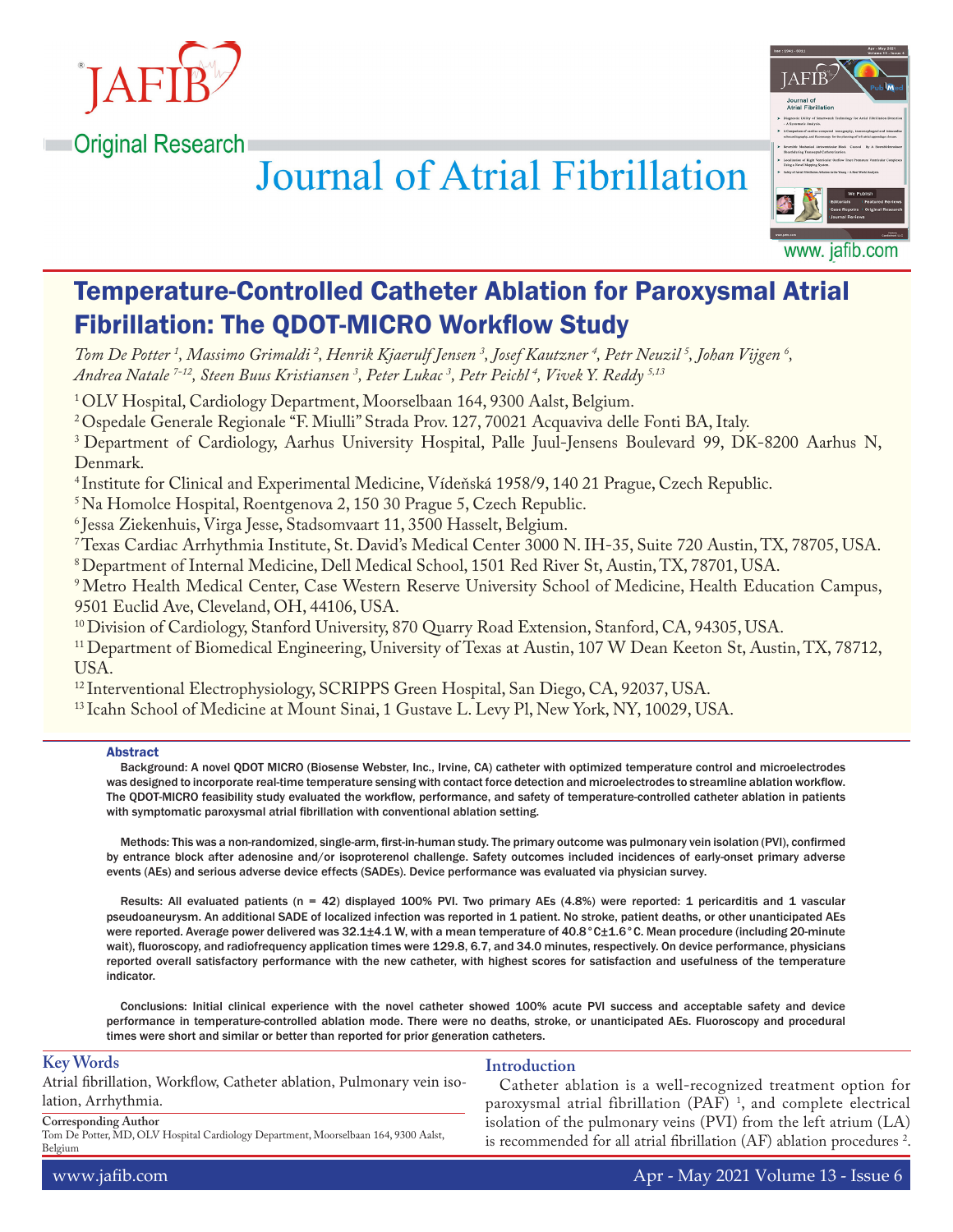2 Journal of Atrial Fibrillation **Communisties and Communisties and Communisties Communisties Atlantic Review** 



Figure 1: attenuation obtained by Microelectrodes (Mic1, Mic2, and Mic3) in comparison to the traditional M1-M2 electrodes and the catheter's associated location, as shown with CARTO3 integration; (C) realtime visual display of the temperatures recorded by the catheter; (D) temperature-control QMODE module algorithm with RF power ≤35 W; and (E) temperature-control QMODE module algorithm with RF power >35 W.

ECG, electrocardiogram; RF, radiofrequency.

Open-irrigated radiofrequency (RF) catheters are the most widely used for PAF ablation. More recently, RF catheters with real-time, contact force (CF)–sensing capability have become available, and studies have shown that these CF-sensing catheters improve procedural efficiencies and long-term success <sup>3,4</sup>. A newer iteration of the CF-sensing catheter that includes a 56-hole porous tip (versus 6 larger holes), permitting PVI while delivering a reduced volume of fluid <sup>5</sup>. However, it has been reported that uniform cooling from the porous tip resulted in attenuation of temperature change within the catheter tip, even with increasing power levels 6 . Furthermore, the temperature feedback, detected by a single thermocouple in the middle of the tip, is very poor.

A novel catheter with optimized temperature control and microelectrodes [Figure 1A] was designed to potentially enhance the safety and effectiveness of the currently available, porous tip, CFsensing catheter by incorporating real-time temperature sensing with CF and microelectrodes to both adequately cool the catheter tip and retain optimal sensing of tissue temperature. The addition of a multichannel RF generator and novel algorithm allows for temperaturecontrolled ablation by adjusting the irrigation rate and power based on temperature feedback ([Figure 1B - Figure 1E]). Microelectrodes were incorporated to enhance the quality of the near-field electrogram signals ([Figure 1A] and [Figure 1B]). Higher signal resolution gives the operator the ability to monitor signal attenuation during mapping and ablation while aiding in the identification of non-ablated tissue. The real-time temperatures recorded by the thermocouples are displayed graphically [Figure 1C]. A proprietary add-on software module was designed for the study to display and record electrocardiogram (ECG) results, temperature, location, and CF information.

The initial clinical experience with this catheter for PVI using a very high power, short duration (vHPSD) workflow (90 W, 4 seconds) has been described previously 7 . The current QDOT-MICRO (Biosense Webster, Inc., Irvine, CA) workflow feasibility study was designed primarily to evaluate the workflow, acute success, device performance, and safety of the new catheter during standard electrophysiology mapping and PAF ablation 3 months post-procedure using a standard ablation power setting (1 W-45 W) in a temperature-controlled mode.

# **Methods**

# Study design

This was a prospective, non-randomized, multi-center, clinical investigation performed in 6 clinics in Europe to evaluate the workflow and acute performance of the QDOT MICRO catheter in PAF ablation with temperature-controlled mode in the standard power setting. This temperature-controlled mode, known as the QMODE algorithm, automatically adjusts the irrigation flow rate between low flow (4 mL/min) to high flow (15 mL/min) to reach and maintain the set maximum power without exceeding the set target temperature. The maximum allowed power at the LA roof, LA ridge, and locations anterior and inferior to the pulmonary veins (PVs) were directed not to exceed 45 W. For the LA posterior wall and areas close to the esophagus, ablation was directed to begin at ≤25 W. The utilization of an appropriate strategy (i.e., esophageal temperature probe, esophageal visualization, and/or esophageal displacement) to reduce esophageal injury was also required. Outcomes were assessed at baseline, at the time of the ablation procedure, at discharge, and at 7 days and 3 months post-procedure.

The study was conducted in accordance with the Declaration of Helsinki with E6 of the International Conference on Harmonisation Good Clinical Practices, ISO 14155-2011, and all applicable local and federal regulations. The study was also approved by the ethics committees in all participating countries. All study patients provided written informed consent.

| Table 1:                                                | <b>Baseline Patient Characteristics</b> |                                   |
|---------------------------------------------------------|-----------------------------------------|-----------------------------------|
| <b>Characteristics</b>                                  |                                         | Enrolled population ( $N = 43$ )* |
| Age, years, mean $\pm$ SD                               |                                         | $60.3 + 12.6$                     |
| Sex, male, $n$ $%$                                      |                                         | 27 (62.8%)                        |
| <b>Patient history</b>                                  |                                         | $\qquad \qquad \blacksquare$      |
| AF duration, months, median (Q1, Q3)                    |                                         | 24 (10.0, 59.0)                   |
| Atrial flutter, n (%)                                   |                                         | $6(14.0\%)$                       |
| Systemic hypertension, n (%)                            |                                         | 24 (55.8%)                        |
| Diabetes, n (%)                                         |                                         | 2(4.7%)                           |
| Coronary disease, n (%)                                 |                                         | 7(16.3%)                          |
| Prior thromboembolic events/TIA, n (%)                  |                                         | $4(9.3\%)/1(2.3\%)$               |
| Hyperthyroidism, n (%)                                  |                                         | 2(4.7%)                           |
| CHA <sub>2</sub> DS <sub>2</sub> -VASc score, mean ± SD |                                         | $1.8 + 1.31$                      |
| Congestive heart failure, n (%)                         |                                         | 1(2.3%)                           |
| Failed anti-arrhythmic drug class, n (%)                |                                         | 38 (88.4%)                        |
| LVEF $(\%)$ , mean $\pm$ SD (min, max)                  |                                         | $60.6 \pm 5.38$ (50.0, 73.0)      |
| LA dimension, mm, mean $\pm$ SD (min, max)              |                                         | $38.5 \pm 6.43$ (24.0, 50.0)      |

AF, atrial fibrillation; LA, left atrium; LVEF, left ventricular ejection fraction; Q, quartile; SD, standard deviation; TIA, transient ischemic attack.

\*Enrolled population including 1 patient who did not receive any treatment and excluding 8 patients who were treated with a previous version of the study device.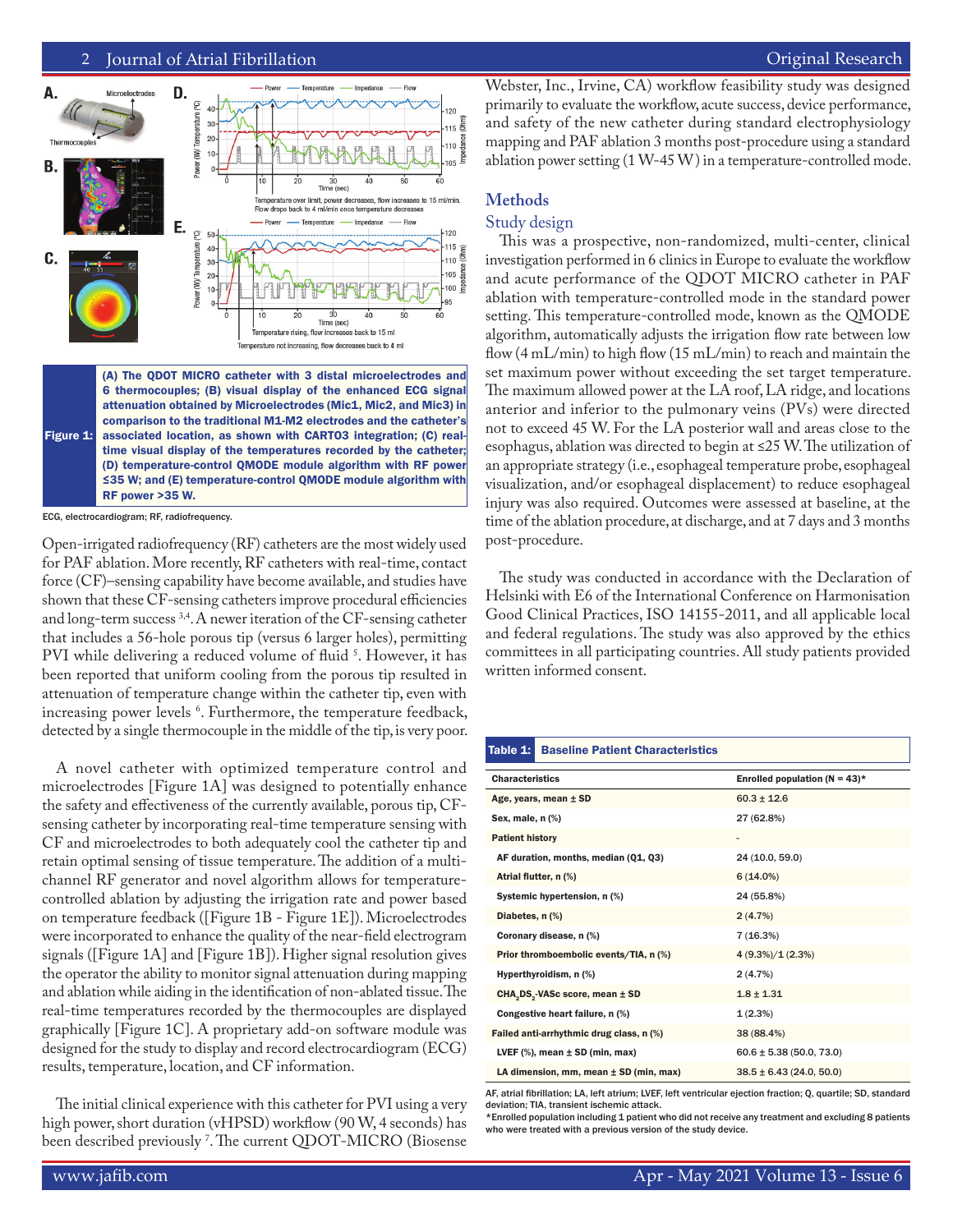#### Table 2: Procedural Characteristics

| Variable, mean $\pm$ SD (Q1, Q3)                        | Safety population $(N = 42)$     |
|---------------------------------------------------------|----------------------------------|
| Total procedure time, minutes*                          | $129.8 \pm 27.2$ (106.0, 153.0)  |
| <b>Total mapping time, minutes</b>                      | $9.5 \pm 7.6$ (3.0, 13.0)        |
| Total ablation time, minutes <sup>†</sup>               | $67.2 \pm 22.4$ (47.0, 81.0)     |
| Total RF application duration, minutes <sup>#</sup>     | $34.0 \pm 10.8$ (27.3, 36.5)     |
| <b>Total fluoroscopy time, minutes</b>                  | $6.7 \pm 9.1$ (2.4, 6.1)         |
| Fluid delivered via study catheter(s), mL               | $572.5 \pm 296.1$ (400.0, 750.0) |
| Number of RF applications <sup>§</sup>                  | $62.5 \pm 19.9$ (49.0, 73.0)     |
| Total RF duration per application, seconds <sup>§</sup> | $31.5 \pm 14.3$ (21.4, 40.0)     |
| Maximum temperature, °C <sup>§</sup>                    | $51.4 \pm 1.93$ (50.4, 52.5)     |
| Average power, W <sup>§</sup>                           | $32.1 \pm 4.13$ (29.6, 33.3)     |

Q, quartile; RF, radiofrequency; SD, standard deviation.

\*Time from first puncture until the time the catheter was removed (includes 20-minute wait time). †Time between the first and last RF applications.

‡Total RF application duration measured by the operator.

§Measured by the generator.

#### Patients

Eligible patients were required to be ≥18 years of age and candidates for catheter ablation of symptomatic PAF. Patients were excluded if they had AF secondary to electrolyte imbalance, thyroid disease, or reversible or non-cardiac cause; previous ablation for AF; persistent AF; left atrial thrombus; carotid stenting or endarterectomy; LA size >50 mm; left ventricular ejection fraction <40%; uncontrolled heart failure or New York Heart Association function class III and IV; unstable angina; history of blood clotting or bleeding abnormalities or contraindication to anticoagulation; a thromboembolic event in the past 12 months; percutaneous coronary intervention for myocardial infarction in the past 3 months; cardiac surgery in conjunction with valve surgery or any valvular cardiac surgical/percutaneous procedure in the past 6 months; or expected cardiac transplantation or other cardiac surgery in the next 6 months.

In phase 1 of the study, 8 patients were enrolled. A lower electrode temperature response than anticipated, which may potentially result in less effective ablation lesions in certain ablation locations, was identified. Consequently, enrollment in the study was temporarily suspended while the design of the catheter was modified and the generator software was updated. Additional preclinical work was performed prior to subsequent enrollment to ensure that the anticipated temperature response was recorded by the electrodes. The modified device was used to perform the ablation procedure for 43 patients in phase 2 of the study.

#### Ablation procedure

Treatment with uninterrupted systemic anticoagulation therapy was required for at least 3 weeks prior to study treatment. During the ablation procedure, heparin was administered to achieve an activated clotting time of ≥325 seconds. Ablation was performed with the novel catheter under the temperature-controlled mode. Irrigation was automatically increased to a high flow rate up to 2 seconds before the onset through 5 seconds after termination of RF energy delivery.

Recommended temperature ranges and RF power settings were as follows: RF power range, 15 W to 45 W; target temperature setting, 47°C (range, 45°C-50°C) for ≤35 W or 42°C (range, 40°C-45°C) for >35 W; default temperature cut off for the generator, 55°C; and default ablation time, up to 60 seconds. If the temperature increased rapidly, the RF application was stopped immediately. Esophageal monitoring was required to minimize the risk of esophageal injury and was conducted for 50 patients (temperature probe for 36, barium contrast for 9, and intracardiac echocardiography for 5).

A circumferential anatomical and endocardial signals approach was used to isolate all PVs. To minimize the risk of PV stenosis, RF applications were recommended to be  $\geq 1$  cm to 2 cm outside the PV ostia to isolate the left and right PVs. In the event of spontaneous or induced AF and/or atrial flutter, additional RF lesions outside of the PV ostia were placed at the discretion of the investigator. PVI via entrance block was assessed by Lasso or PentaRay catheters (Biosense Webster, Inc., Irvine, CA).

After a required 20-minute waiting period, adenosine or isoproterenol was used to confirm PVI and rule out dormant conduction. Oral anticoagulation therapy was strongly recommended for 2 months following ablation. Thereafter, patients were advised to receive anticoagulation therapy in accordance with the 2017 Heart Rhythm Society consensus statement<sup>8</sup>. The administration of antiarrhythmic drugs after ablation was based on the treating physician's discretion.

# **Outcomes**

The primary effectiveness outcome was acute success, defined as confirmed entrance block in all targeted PVs via adenosine and/or isoproterenol challenge.

The main secondary endpoint was safety assessment, as defined by the number of early-onset primary adverse events (PAEs) within 7 days of catheter ablation. In this study, PAEs were defined as death, atrioesophageal fistula (including events >7 days post-procedure), cardiac tamponade/perforation, myocardial infarction, stroke/ cerebrovascular accident, thromboembolism, transient ischemic attack, diaphragmatic paralysis, pneumothorax, heart block, PV stenosis (including events >7 days post-procedure), pulmonary edema (respiratory insufficiency), vagal nerve injury, pericarditis, major vascular



SD, standard deviation.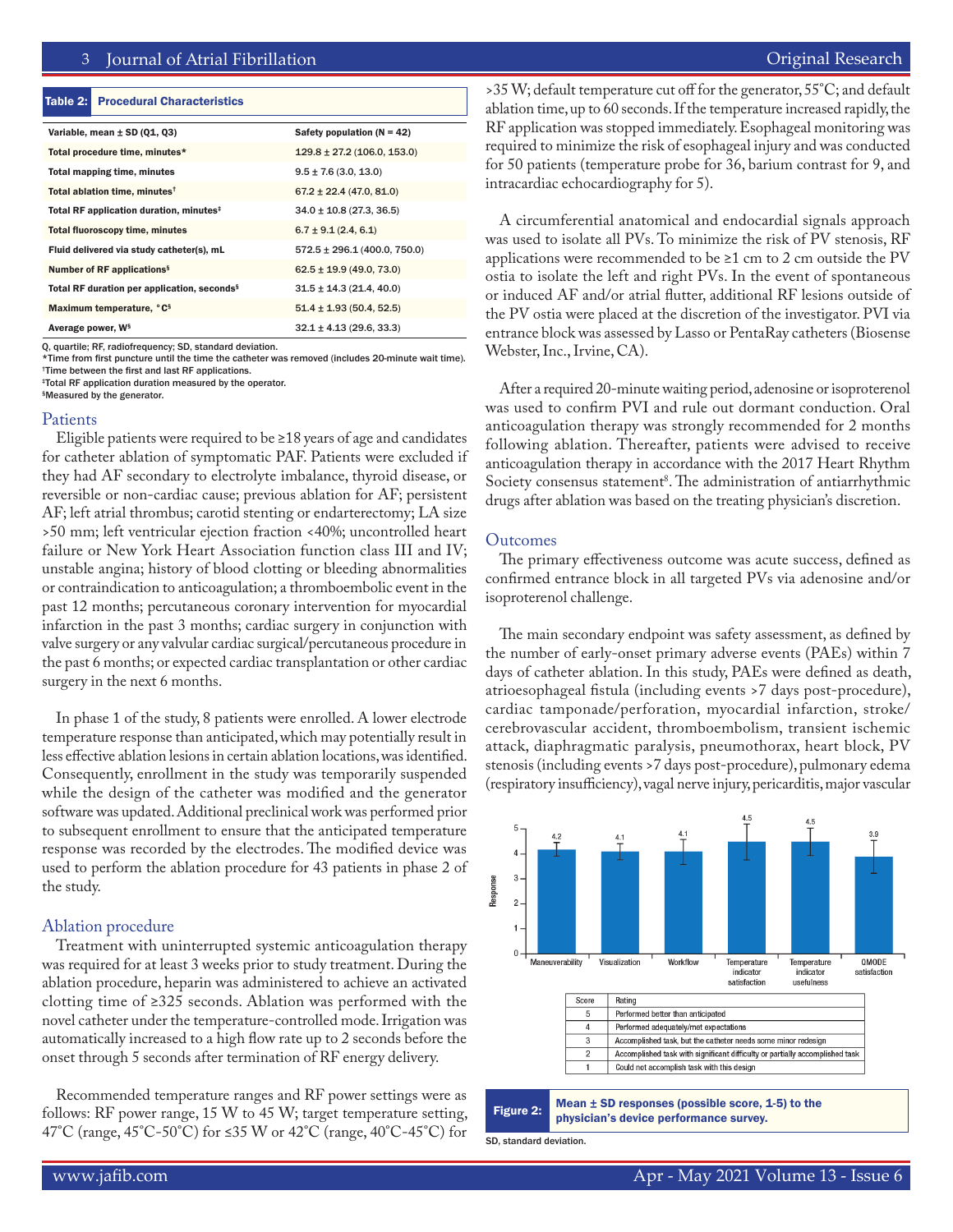

access, and complication/bleeding. Additional serious adverse device effects (SADEs) over up to 3 months follow-up were also recorded.

Procedural endpoints included a mandatory ECG assessment at each clinical follow-up visit; rate of touch-up RF application, defined as RF applications for re-isolation of targeted PVs post adenosine and/or isoproterenol; and procedural characteristics. Device performance was assessed by a physician survey with a ranking system scoring from 1 to 5 (see table in [Figure 2]) on questions on maneuverability, visualization, workflow, temperature satisfaction, temperature indicator usefulness, and algorithm modality satisfaction.

# **Statistical Analysis**

As this was a feasibility study, no hypothesis was tested, and all data are presented as descriptive statistics, including the number and percentage of patients who reached acute success. A total of 50 evaluable patients were deemed sufficient to characterize the workflow and acute outcomes of the study.

The effectiveness population included all enrolled patients who met all eligibility criteria and underwent ablation with the study catheter. The safety population included all enrolled patients who had the investigational device inserted, regardless of whether RF energy was delivered.

# **Results**

### Demographics and baseline characteristics

Patients were enrolled between September 28, 2016 and April 26, 2018. A total of 51 patients were originally enrolled; however, after 8 patients were treated, the device was modified and those patients were excluded from analyses of efficacy and safety. Therefore, a total of 43 patients were enrolled in the study using the updated version of the device. The safety population included 42 patients who had the investigational device inserted (1 patient did not check in for their scheduled ablation procedure). Two patients who underwent ablation were later excluded from the effectiveness population  $(n = 40)$  based on failing eligibility criteria [Figure 3].

The majority of patients were male (62.8% [27/43]) and relatively young (mean ± standard deviation [SD] age = 60.3 ± 12.6 years; [Table 1]). The most common medical comorbidities were systemic hypertension (55.8%) and coronary disease (16.3%; [Table 2]).

# Procedural characteristics

Across 42 treated patients, the mean ± SD total procedure time, defined as the time from first puncture until the time the catheter was removed and including 20-minute wait times, was 129.8 minutes ± 27.2 minutes ([Figure 4]; [Table 2]). Average mapping, fluoroscopy, total ablation, and RF application times are summarized in Table 2.

On average, 62 RF applications were performed per procedure (from generator data), with an average 32-second RF duration per application Table 2. The number of applications to the left and right PVs was similar.

Average power delivered during the workflow, maximum temperature measured by the catheter, and fluid delivered via the catheter are summarized in [Table 2]. The most commonly selected CF working ranges were 3 g to 40 g (35.7% [15/42]) and 5 g to 30 g (35.7% [15/42]), and the average CF applied was  $15.3$  g  $\pm$  4.0 g.

### Acute success

Of the 40 patients in the effectiveness population, 39 were evaluated via adenosine and/or isoproterenol challenge after entrance block confirmation; 1 patient did not have the adenosine challenge and was removed from the primary performance analysis. Entrance block in all targeted PVs was achieved in all 39 (100%) treated and evaluated patients per the endpoint definition. Entrance block was confirmed at the end of the procedure for all PV targets independently of adenosine and/or isoproterenol challenge ( $n = 40$ ). At the 3-month follow-up visit, 92.7% (38/41) of patients with an ECG were in sinus rhythm and did not report any arrhythmia recurrence.

### Safety results

Adverse events (AEs) are summarized in Table 3. Of the 42 patients in the safety population, 2 (4.8%) experienced PAEs: 1 pericarditis and 1 vascular pseudoaneurysm. Both events resolved without sequelae and were considered to be related to the procedure but not the device. There was an additional SADE of localized infection that was considered to be probably related to the procedure but not the device and resolved without sequelae. No SADEs were reported beyond 7 days after the investigational procedure. There were no strokes, device-related deaths, or unanticipated serious AEs.

# Rate of touch-up RF application and repeat ablation

Eight patients required touch-up application after adenosine challenge, the majority ( $n = 6$ ) of which were at the right PV. PV touch-up ablation sites included 1 site in the posterior left PV, 1 in the anterior right PV (RPV), 6 in the posterior RPV, and 1 in the ridge

| <b>Outcome</b><br><b>Severity</b><br><b>Causality</b>                              |
|------------------------------------------------------------------------------------|
| <b>Resolved without</b><br>Definitely procedure<br>related<br>sequelae             |
| <b>Resolved without</b><br>Moderate<br>Definitely procedure<br>related<br>sequelae |
| <b>Resolved without</b><br>Moderate<br>Probably procedure<br>related<br>sequelae   |
|                                                                                    |

PAE, primary adverse event; SADE, serious adverse device effect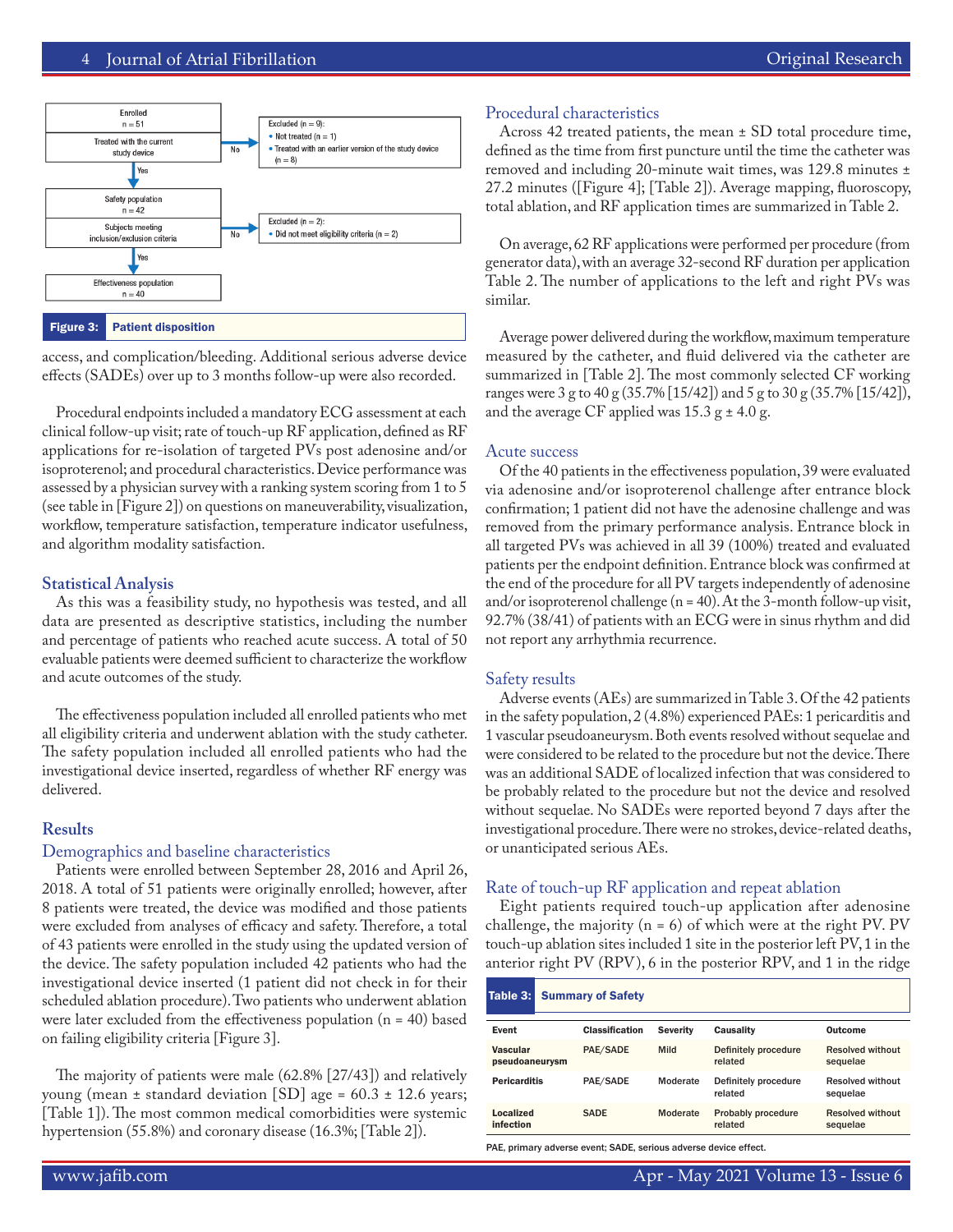RPV. No patients had a repeat ablation procedure during the 3-month follow-up period.

### Physician surveys on device performance

Results of the physician survey indicated that the catheter performed adequately and met expectations in all aspects of device performance, including catheter maneuverability, visualization, interaction with other devices in the current ablation workflow, usefulness of/ satisfaction with the temperature indicator, and satisfaction with the novel algorithm [Figure 2]. The usefulness of and satisfaction with the temperature indicator each received the highest mean score of 4.5 out of 5. Specifically, operators provided feedback that the temperature indicator was useful in confirming heating (mean, 4.4/5) and providing confidence in catheter stability (mean, 4.5/5). The operators also indicated a satisfactory learning curve for the catheter in terms of maneuverability (mean, 4.4/5).

# **Discussion**

The results of our study demonstrate that the new catheter with automatic irrigation modulation allows for temperature-controlled ablation in the standard power setting and achieved acute success in all treated patients. The low rates of PAEs (4.8%) suggested an acceptable initial safety profile, with similar or better procedural efficiency than reported in previous studies [Figure 4] 3,5,9.

The complication rate reported in this initial study is consistent with rates from standard power-controlled ablation  $\degree$ . In addition, all complications (vascular access complication, pericarditis, infection) reported were related to the procedure and unrelated to the device. The previous porous tip catheter was designed to provide more uniform cooling of the electrode tip for more efficient RF delivery and reduced fluid delivery<sup>10</sup>. However, it has been suggested that the catheter tip maintains a constant temperature throughout the RF application and lacks the usual temperature feedback commonly used to monitor safe and efficient RF delivery<sup>11</sup>. The novel catheter investigated in this study incorporates a number of surface thermocouples (6) with proximity to the cardiac tissues, which enables enhanced and localized temperature measurement. This feature allows a marked reduction in the risk of char formation; indeed, even when the tip pushes on the tissue, closing some of the irrigation holes, very accurate temperature feedback protects against blood and tissue overheating. In addition, the ability of the novel proprietary algorithm, which allows for modulation of the irrigation and power to maintain target temperatures, may have contributed to the observed low PAE rate in the temperature-controlled ablation mode. Other than the 3 reported PAEs/SADEs, there were no reports of serious AEs of stroke, thromboembolism, or other unanticipated AEs.

In addition to safety, the combination of improved temperature sensitivity and availability of the temperature graphic indicator may reduce the number of RF applications, as well as ablation and procedure times. The physicians' survey suggested that the temperature indicator [Figure 1B] provides useful feedback in confirming heating and catheter stability, potentially facilitating workflow efficiencies. In fact, procedure, fluoroscopy, ablation, and RF times reported in this study were short, generally shorter than in a previous study (SMART SF) using the previous porous tip catheter <sup>5</sup> ([Figure 4]; procedure time, −28%; fluoroscopy time, −64%; ablation time, −36%; RF ablation time,

−31%). Of note, the fluoroscopy time achieved in the current study was minimal. The study protocol did not stipulate a specific workflow to target lowering the fluoroscopy time, and all operators had extensive prior experience in RF ablation. The quality of the endocavitary signals were improved by the microelectrodes [Figure 1], likely contributing to the efficiency of the procedure. Specifically, the microelectrodes, which selectively record local potentials, allow for a reduction in RF time by displaying the disappearance of the potential in real time, thus avoiding unnecessary RF delivery to far-field potentials. Taken together, the differences in procedural efficiencies between the current and prior studies are therefore likely attributable, at least in part, to the new catheter design and algorithm. For example, while the operators may have to vary CF and adjust power using existing catheters, the novel algorithm automatically titrates power and/or adjusts irrigation based on a predefined target temperature (47°C for ≤35 W or 42°C for >35 W), thereby simplifying the ablation workflow and leading to the gain in efficiencies.

Ultimately, the temperature-sensing capability reintroduces verification of the end goal of RF ablation - tissue heating - by measuring the temperature at the tip-tissue interface, a capability long held by conventional RF catheters that was lost with the introduction of irrigated tip catheters. In addition, the incorporation of the 6 thermocouple temperature sensors to the electrode tip of this catheter was associated with lower flow rates than previous catheter designs and led to a reduction in total fluid volume delivered. This temperature indication may therefore help improve long-term effectiveness. As previously shown, catheter stability is important in optimizing the long-term success rate <sup>12</sup>. The ability to consistently reach the target temperature and to maintain desired power levels at a safe temperature could be key to creating effective and durable lesions. The effectiveness is also increased by the ability of this catheter to create deep lesions when needed, such as on the anterior wall of the left and right PVs. New and emerging technologies, such as bipolar RF, high-power RF,





PV, pulmonary vein; RF, radiofrequency. \*Including a 20-minute wait time in QDOT-MICRO.

<sup>†</sup>Including a 30-minute wait time for PV entrance block confirmation in SMART SF.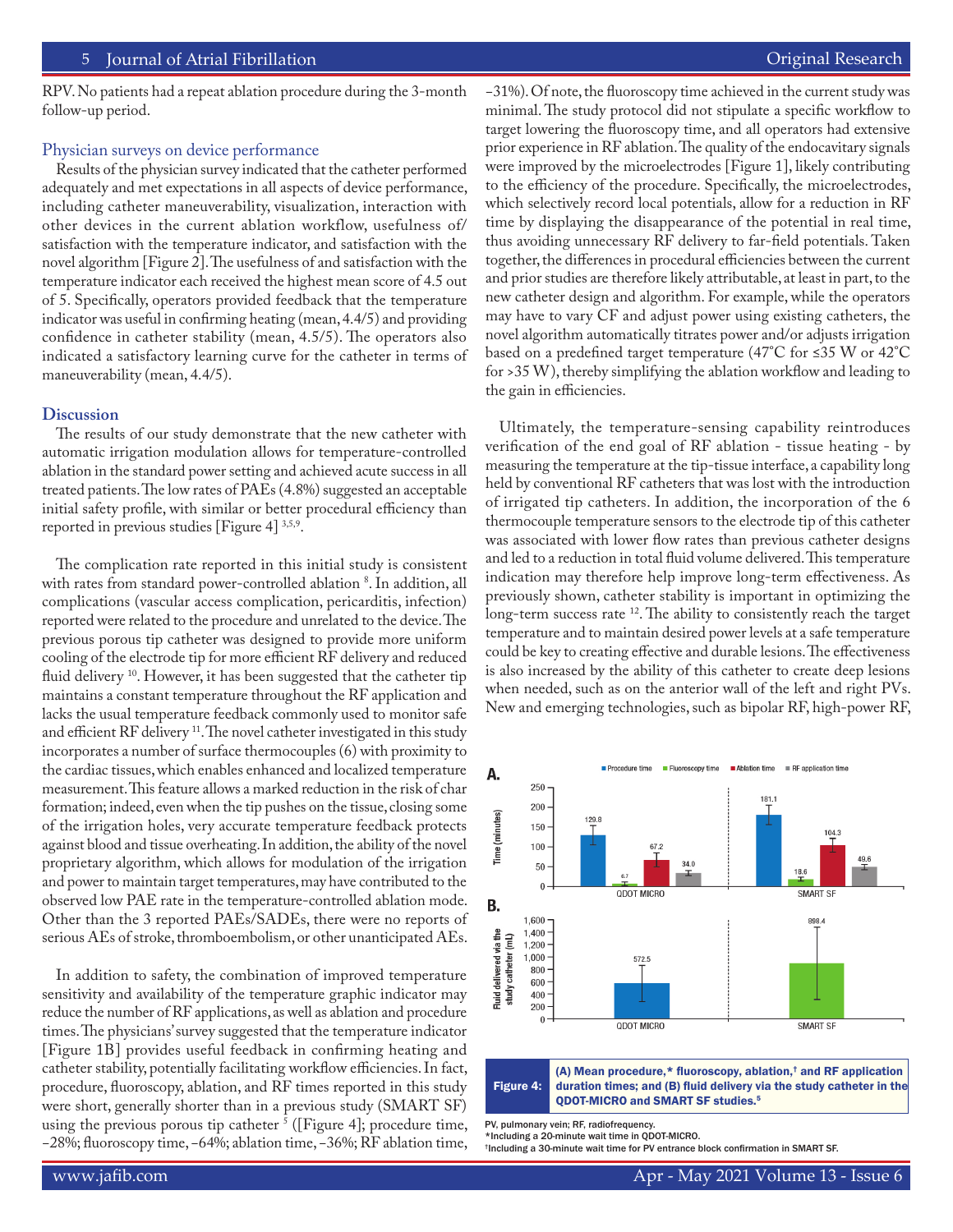# 6 Journal of Atrial Fibrillation **Community** Community Community Community Community Community Community Community

and electroporation, are more limited in producing deep lesions. Since this study was limited to a 3-month follow-up, this hypothesis will need to be tested in future studies with longer follow-up.

Although not evaluated in this study, the novel catheter is capable of ablating in vHPSD mode during the same ablation procedure. Clinical study using this catheter for vHPSD (90 W, 4 seconds) ablation showed a similarly low fluoroscopy time of 6.6 minutes and an even lower procedure time of 105.2 minutes  $\pm$  24.7 minutes in PVI procedures<sup>7</sup>. However, unlike the QDOT-FAST study 7 , the current study used standard power ablation settings, with a mean power of 32.1 W± 4.1W and mean RF duration of 31.5 seconds ± 14.3 seconds. In addition, the target temperature for the current study was lower compared to the QDOT-FAST study (40°C-50°C versus 60°C).

The PAE rate associated with the vHPSD ablation mode (3.8%) was similar to that with the standard power ablation mode in the current study. The ability to choose between vHPSD ablation for PVI or standard temperature-controlled ablation for PVI or extra PVI ablation, as needed, is an added clinical benefit of the new catheter/ algorithm that allows for versatility in adapting to different ablation workflows. Other temperature-sensing irrigated catheters that are currently under clinical investigation only allow a maximum power of up to 50 W but have shown similar short, average RF application times of 26.3 minutes  $\pm$  5.2 minutes  $^{13}$ .

There are several limitations to this study. The single-arm, nonrandomized design precluded direct comparisons to other devices. Additionally, the study results and conclusion are based on descriptive analyses for a relatively small sample size of patients, and follow-up was performed only up to 3 months. Larger studies with a formal hypothesis and statistical power calculations are needed to confirm the safety and long-term effectiveness of the new catheter.

# **Conclusions**

The novel catheter with a microelectrode system and enhanced temperature sensing reintroduced temperature-controlled ablation to a porous-tip irrigated catheter, with an acceptable safety profile. Initial clinical experience showed high acute success, with efficient workflow and low fluoroscopy exposure time.

### **Acknowledgments**

The authors wish to express their appreciation to all of the QDOT-MICRO trial investigators. The QDOT-MICRO study (ClinicalTrials. gov Identifier: NCT02944968) was sponsored by Biosense Webster, Inc. The authors wish to thank the following individuals for their efforts in execution of the trial, statistical analysis, medical writing, and providing valuable input/contribution to the development of the manuscript: Carmen Rousseeuw, Lee Ming Boo, Shelley Wells, Bharat Kumar Janapala, and Baohui Zhang. Medical writing support was provided by Megan Knagge, of MedErgy, and was funded by Biosense Webster, Inc. The authors retained full control of the manuscript content development, including revisions, as well as the decision to submit the manuscript. The authors had full access to sponsor-provided data that were collected during execution of the study protocol.

# **Disclosure Statement**

T.D.P. received non-financial support from J&J during the conduct of the study. M.G. has a licensed patent agreement with J&J, unrelated to the current data. H.K.J. received grants from Biosense Webster during the conduct of the study; grants from Novo Nordisk Foundation (NNF18OC0031258); and personal fees from Biosense Webster and Abbott, outside the submitted work. J.K. received personal fees and/ or other from Biosense Webster, Boston Scientific, EPIX, MicroPort, Medtronic, and Abbott (SJM) outside the submitted work. P.N. has nothing to disclose. J.V. has nothing to disclose. A.N. has nothing to disclose. S.B.K. has nothing to disclose. P.L. received grants and personal fees from Biosense Webster. P.P. has nothing to disclose. V.Y.R. reports receiving consulting fees from Biosense Webster. He also has conflicts of interest with other companies not related to this manuscript; a comprehensive list is included as a Supplemental Appendix.

### **References**

- 1. Correction to: 2019 AHA/ACC/HRS focused update of the 2014 AHA/ACC/ HRS guideline for the management of patients with atrial fibrillation: a report of the American College of Cardiology/American Heart Association Task Force on Clinical Practice Guidelines and the Heart Rhythm Society. Circulation. 2019;140 (6).
- 2. Nielsen Jens Cosedis, Johannessen Arne, Raatikainen Pekka, Hindricks Gerhard, Walfridsson Håkan, Pehrson Steen Michael, Englund Anders, Hartikainen Juha, Mortensen Leif Spange, Hansen Peter Steen. Long-term efficacy of catheter ablation as first-line therapy for paroxysmal atrial fibrillation: 5-year outcome in a randomised clinical trial. Heart. 2017;103 (5):368–376.
- 3. Natale Andrea, Reddy Vivek Y, Monir George, Wilber David J, Lindsay Bruce D, McElderry H Thomas, Kantipudi Charan, Mansour Moussa C, Melby Daniel P, Packer Douglas L, Nakagawa Hiroshi, Zhang Baohui, Stagg Robert B, Boo Lee Ming, Marchlinski Francis E. Paroxysmal AF catheter ablation with a contact force sensing catheter: results of the prospective, multicenter SMART-AF trial. J Am Coll Cardiol. 2014;64 (7):647–56.
- 4. Macle Laurent, Frame Diana, Gache Larry M, Monir George, Pollak Scott J, Boo Lee Ming. Atrial fibrillation ablation with a spring sensor-irrigated contact forcesensing catheter compared with other ablation catheters: systematic literature review and meta-analysis. BMJ Open. 2019;9 (6).
- 5. Chinitz Larry A, Melby Daniel P, Marchlinski Francis E, Delaughter Craig, Fishel Robert S, Monir George, Patel Anshul M, Gibson Douglas N, Athill Charles A, Ming Boo Lee, Stagg Robert, Natale Andrea. Safety and efficiency of porous-tip contact-force catheter for drug-refractory symptomatic paroxysmal atrial fibrillation ablation: results from the SMART SF trial. Europace. 2018;20 (FI\_3):f392–f400.
- 6. Guerra Jose M, Jorge Esther, Raga Silvia, Gálvez-Montón Carolina, Alonso-Martín Concepción, Rodríguez-Font Enrique, Cinca Juan, Viñolas Xavier. Effects of open-irrigated radiofrequency ablation catheter design on lesion formation and complications: in vitro comparison of 6 different devices. J Cardiovasc Electrophysiol. 2013;24 (10):1157–1162.
- 7. Reddy Vivek Y, Grimaldi Massimo, De Potter Tom, Vijgen Johan M, Bulava Alan, Duytschaever Mattias Francis, Martinek Martin, Natale Andrea, Knecht Sebastien, Neuzil Petr, Pürerfellner Helmut. Pulmonary vein isolation with very high power, short duration, temperature-controlled lesions: the QDOT-FAST Trial. JACC Clin Electrophysiol. 2019;5 (7):778–786.
- 8. Calkins Hugh, Hindricks Gerhard, Cappato Riccardo, KimYoung-Hoon, Saad Eduardo B, Aguinaga Luis, Akar Joseph G, Badhwar Vinay, Brugada Josep, Camm John, Chen Peng-Sheng, Chen Shih-Ann, Chung Mina K, Nielsen Jens Cosedis,